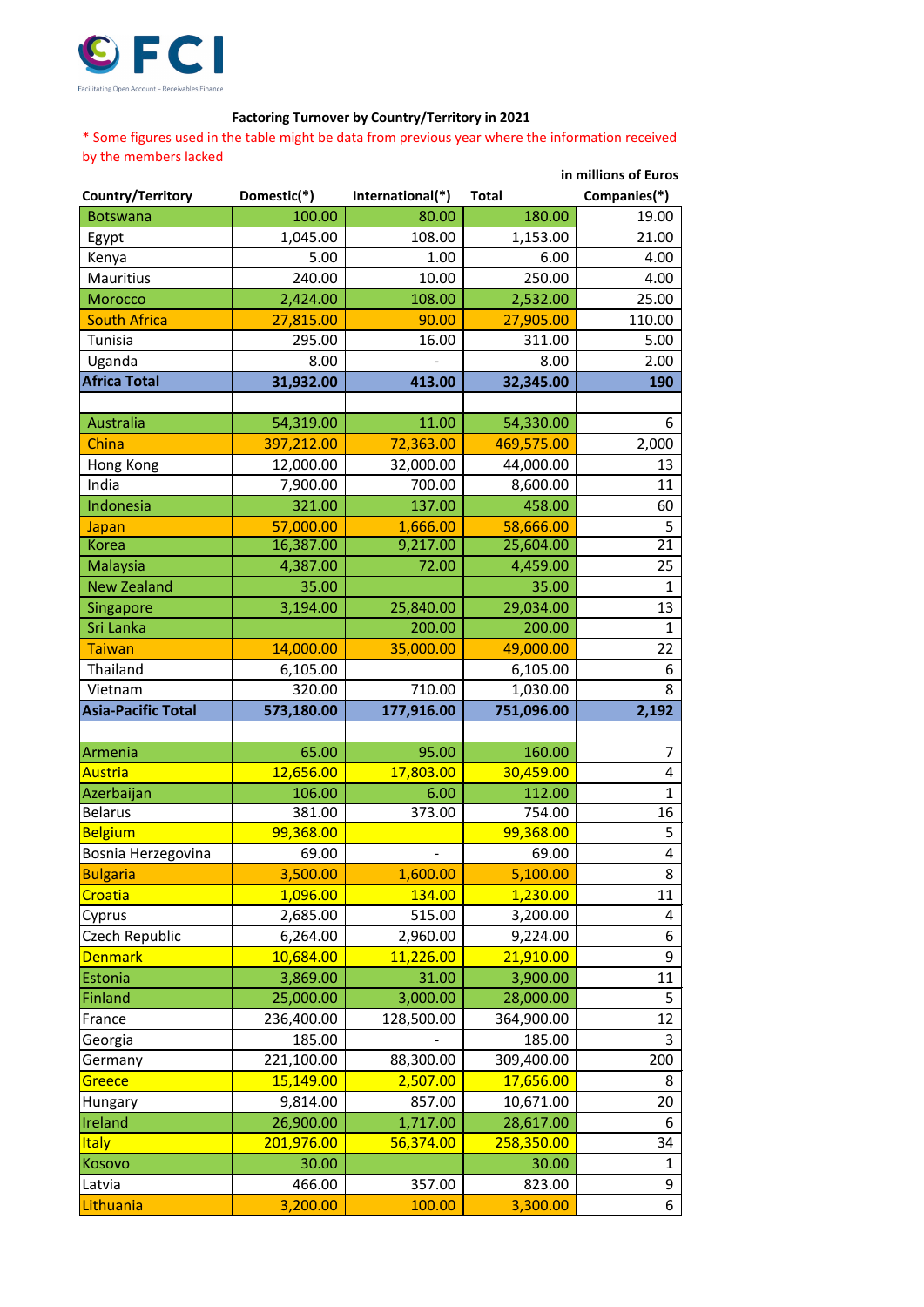

| Country/Territory          | Domestic(*)  | International(*)<br><b>Total</b> |              | Companies(*)   |
|----------------------------|--------------|----------------------------------|--------------|----------------|
| Luxembourg                 | 339.00       |                                  | 339.00       | 1              |
| Malta                      | 282.00       | 414.00                           | 696.00       | 3              |
| Moldova                    |              | 3.00<br>3.00                     |              | 3              |
| <b>Netherlands</b>         | 131,940.00   | 131,940.00                       |              | $\overline{5}$ |
| North Macedonia            | 13.00        | 12.00                            | 25.00        | 5              |
| <b>Norway</b>              | 28,105.00    |                                  | 28,105.00    | $\overline{4}$ |
| Poland                     | 49,618.00    | 29,332.00                        | 78,950.00    | 25             |
| Portugal                   | 30,187.00    | 4,300.00                         | 34,487.00    | 13             |
| Romania                    | 5,062.00     | 928.00                           | 5,990.00     | 18             |
| Russia                     | 67,714.00    | 970.00                           | 68,684.00    | 20             |
| Serbia                     | 990.00       | 90.00                            | 1,080.00     | 18             |
| Slovakia                   | 1,425.00     | 838.00                           | 2,263.00     | $\overline{7}$ |
| Slovenia                   | 900.00       | 1,100.00                         | 2,000.00     | 18             |
| <b>Spain</b>               | 170,187.00   | 29,177.00                        | 199,364.00   | 17             |
| <b>Sweden</b>              | 21,473.00    |                                  | 21,473.00    | 15             |
| Switzerland                | 495.00       | 98.00                            | 593.00       | 5              |
| Turkey                     | 13,787.00    | 15,944.00<br>2,157.00            |              | 79             |
| Ukraine                    | 258.00       |                                  | 258.00       | 19             |
| <b>United Kingdom</b>      | 306,495.00   | 21,934.00                        | 328,429.00   | 46             |
| <b>Europe Total</b>        | 1,710,233.00 | 407,808.00                       | 2,118,041.00 | 711            |
|                            |              |                                  |              |                |
| Israel                     | 3,200.00     | 800.00                           | 4,000.00     | 10             |
| Lebanon                    | 83.00        |                                  | 83.00        | 3              |
| Oman                       | 93.00        |                                  | 93.00        | $\overline{4}$ |
| <b>UAE</b>                 | 3,500.00     | 1,500.00                         | 5,000.00     | $\overline{4}$ |
| <b>Middle East Total</b>   | 6,876.00     | 2,300.00                         | 9,176.00     | 21             |
|                            |              |                                  |              |                |
| Canada                     | 1,600.00     | 1,100.00                         | 2,700.00     | 73             |
| USA                        | 90,000.00    | 4,300.00                         | 94,300.00    | 250            |
| <b>North America Total</b> | 91,600.00    | 5,400.00                         | 97,000.00    | 323            |
|                            |              |                                  |              |                |
| Argentina                  | 3,498.00     | 4.00                             | 3,502.00     | 6              |
| <b>Brazil</b>              | 20,915.00    | 83.00                            | 20,998.00    | 500            |
| Chile                      | 27,200.00    | 2,200.00                         | 29,400.00    | 165            |
| Colombia                   | 5,941.00     | 300.00                           | 6,241.00     | 13             |
| Costa Rica                 | 900.00       |                                  | 900.00       | 6              |
| Dominican Republic         | 247.00       | 29.00                            | 276.00       | 18             |
| Guatemala                  | 185.00       | 115.00                           | 300.00       | 10             |
| <b>Honduras</b>            | 43.34        | 9.11                             | 52.45        | 10             |
| Mexico                     | 16,390.00    | 604.00<br>16,994.00              |              | 18             |
| Peru                       | 7,198.00     | 72.00<br>7,270.00                |              | 8              |
| <b>Uruguay</b>             | 100.00       | 15.00<br>115.00                  |              | $\overline{2}$ |
| <b>South America Total</b> | 82,617.34    | 3,431.11                         | 86,048.45    | 756            |
|                            |              |                                  |              |                |
| <b>Grand Total</b>         | 2,496,438.34 | 597,268.11                       | 3,093,706.45 | 4,193          |

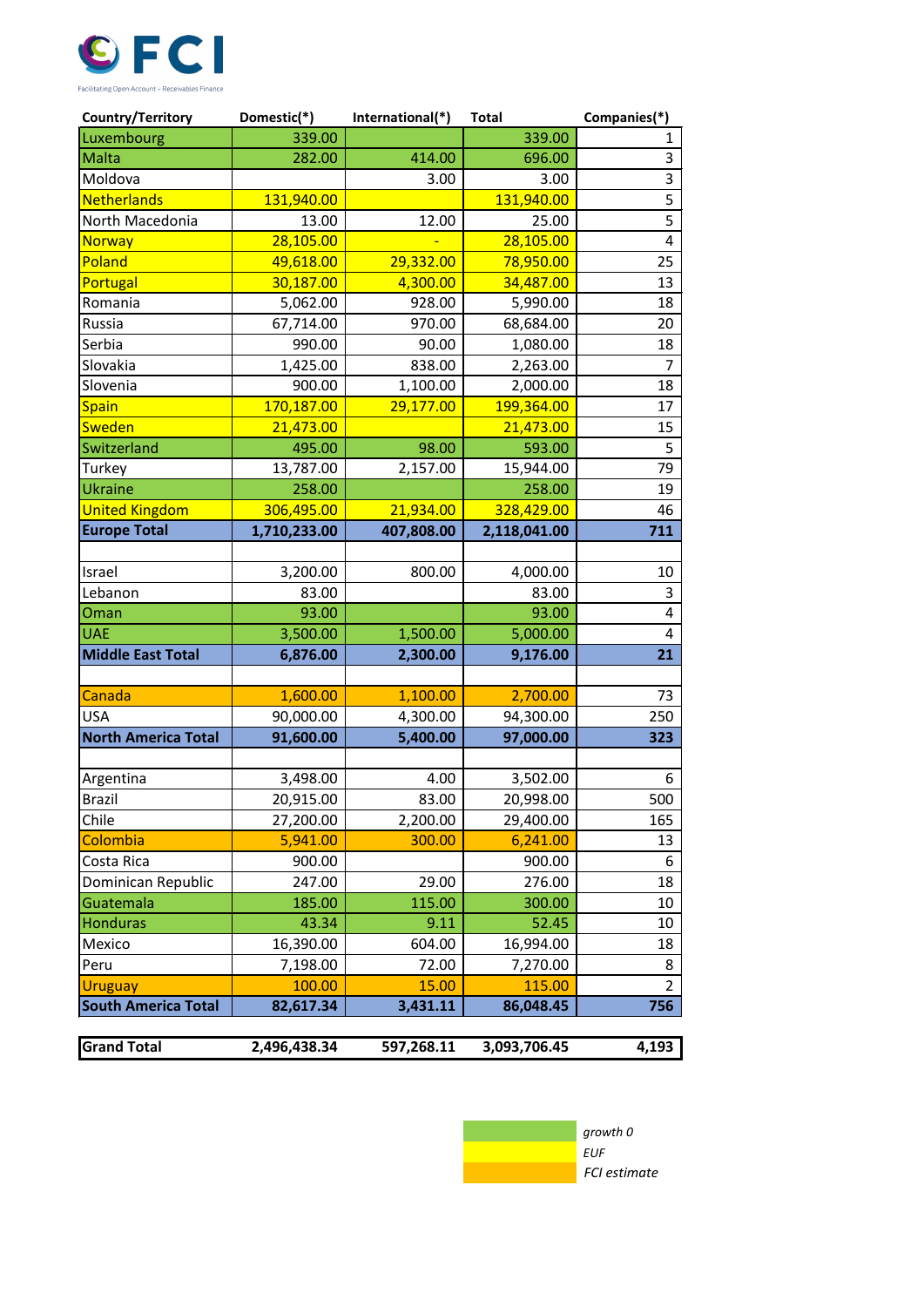

## **Total Factoring Volume by Country/Territory in the Last 7 Years**

|                            | in millions of Euros |           |           |           |           |           |           |          |
|----------------------------|----------------------|-----------|-----------|-----------|-----------|-----------|-----------|----------|
|                            | 2015                 | 2016      | 2017      | 2018      | 2019      | 2020      | 2021      | Var      |
| <b>EUROPE</b>              |                      |           |           |           |           |           |           |          |
| Armenia                    | 75                   | 100       | 120       | 135       | 150       | 160       | 160       | 0.0%     |
| Austria                    | 18,264               | 19,621    | 21,091    | 24,107    | 27,220    | 26,762    | 30,459    | 13.8%    |
| Azerbaijan                 | 13                   | 56        | 65        |           | 112       | 112       | 112       | 0.0%     |
| <b>Belarus</b>             | 320                  | 330       | 250       | 380       | 570       | 610       | 754       | 23.6%    |
| <b>Belgium</b>             | 61,169               | 62,846    | 69,641    | 76,340    | 84,819    | 81,716    | 99,368    | 21.6%    |
| Bosnia Herzegovina         |                      |           |           |           | 91        | 50        | 69        | 38.0%    |
| <b>Bulgaria</b>            | 1,820                | 1,947     | 2,919     | 3,211     | 3,532     | 3,300     | 5,100     | 54.5%    |
| Croatia                    | 2,885                | 2,825     | 1,340     | 1,094     | 1,140     | 1,132     | 1,230     | 8.6%     |
| Cyprus                     | 2,414                | 2,925     | 2,830     | 3,585     | 3,181     | 2,940     | 3,200     | 8.8%     |
| Czech Republic             | 5,064                | 4,848     | 6,121     | 6,778     | 7,240     | 6,990     | 9,224     | 32.0%    |
| Denmark                    | 12,606               | 13,237    | 14,948    | 18,637    | 18,838    | 18,695    | 21,910    | 17.2%    |
| Estonia                    | 2,010                | 2,495     | 2,495     | 3,600     | 3,900     | 3,900     | 3,900     | 0.0%     |
| Finland                    | 23,095               | 22,000    | 24,000    | 25,800    | 28,000    | 28,000    | 28,000    | 0.0%     |
| France                     | 248,193              | 268,160   | 290,803   | 320,409   | 349,714   | 323,567   | 364,900   | 12.8%    |
| Georgia                    | 14                   | 14        | 25        | 28        | 137       | 152       | 185       | 21.7%    |
| Germany                    | 209,001              | 216,878   | 232,431   | 244,300   | 275,491   | 275,000   | 309,400   | 12.5%    |
| Greece                     | 12,869               | 12,782    | 13,151    | 14,635    | 15,045    | 14,430    | 17,656    | 22.4%    |
| Hungary                    | 3,779                | 3,635     | 5,730     | 6,911     | 8,550     | 8,820     | 10,671    | 21.0%    |
| Ireland                    | 25,978               | 23,952    | 26,294    | 26,294    | 28,617    | 28,617    | 28,617    | 0.0%     |
| Italy                      | 190,488              | 208,642   | 228,421   | 247,430   | 263,364   | 234,842   | 258,350   | 10.0%    |
| Kosovo                     |                      |           |           |           |           | 30        | 30        | 0.0%     |
| Latvia                     | 867                  | 867       | 720       | 784       | 805       | 815       | 823       | 1.0%     |
| Lithuania                  | 3,150                | 3,100     | 3,000     | 3,660     | 3,400     | 2,700     | 3,300     | 22.2%    |
| Luxembourg                 | 339                  | 339       | 339       | 339       | 339       | 339       | 339       | 0.0%     |
| Malta                      | 275                  | 275       | 350       | 554       | 696       | 696       | 696       | 0.0%     |
| Moldova                    | 17                   | 17        | 3         | 4         | 5         | 5         | 3         | $-40.0%$ |
| Netherlands                | 65,698               | 82,848    | 89,713    | 98,368    | 112,148   | 113,758   | 131,940   | 16.0%    |
| North Macedonia            |                      |           |           |           |           | 23        | 25        | 8.7%     |
| Norway                     | 18,476               | 21,867    | 22,682    | 25,923    | 26,441    | 25,235    | 28,105    | 11.4%    |
| Poland                     | 35,020               | 39,396    | 44,300    | 56,474    | 66,141    | 62,864    | 78,950    | 25.6%    |
| Portugal                   | 22,921               | 24,517    | 27,008    | 31,757    | 33,800    | 31,468    | 34,487    | 9.6%     |
| Romania                    | 3,651                | 4,037     | 4,560     | 5,007     | 4,854     | 5,023     | 5,990     | 19.3%    |
| Russia                     | 23,332               | 28,004    | 33,792    | 43,840    | 45,125    | 42,302    | 68,684    | 62.4%    |
| Serbia                     | 445                  | 555       | 603       | 650       | 883       | 930       | 1,080     | 16.1%    |
| Slovakia                   | 1,036                | 1,646     | 1,646     | 2,521     | 2,032     | 1,604     | 2,263     | 41.1%    |
| Slovenia                   | 329                  | 1,000     | 1,200     | 1,400     | 2,000     | 1,750     | 2,000     | 14.3%    |
| Spain                      | 115,220              | 130,656   | 146,292   | 166,391   | 185,559   | 182,264   | 199,364   | 9.4%     |
| Sweden                     | 26,078               | 20,481    | 20,094    | 19,822    | 20,625    | 20,625    | 21,473    | 4.1%     |
| Switzerland                | 3,832                | 3,832     | 3,832     | 593       | 593       | 593       | 593       | 0.0%     |
| Turkey                     | 39,310               | 35,085    | 34,575    | 26,894    | 21,857    | 18,966    | 15,944    | $-15.9%$ |
| <b>Ukraine</b>             | 442                  | 295       | 295       | 295       | 258       | 258       | 258       | 0.0%     |
| <b>United Kingdom</b>      | 376,571              | 326,878   | 324,260   | 320,193   | 328,966   | 272,677   | 328,429   | 20.4%    |
| <b>Total Europe</b>        | 1,557,066            | 1,592,988 | 1,701,939 | 1,829,143 | 1,976,239 | 1,844,721 | 2,118,041 | 14.8%    |
| <b>NORTH AMERICA</b>       |                      |           |           |           |           |           |           |          |
| Canada                     | 5,530                | 5,609     | 5,392     | 2,280     | 2,985     | 2,448     | 2,700     | 10.3%    |
| <b>USA</b>                 | 95,000               | 89,463    | 87,000    | 87,821    | 83,757    | 64,150    | 94,300    | 47.0%    |
| <b>Total North America</b> | 100,530              | 95,072    | 92,392    | 90,101    | 86,742    | 66,598    | 97,000    | 45.7%    |
| <b>SOUTH AMERICA</b>       |                      |           |           |           |           |           |           |          |
| Argentina                  | 1,551                | 1,891     | 2,282     | 3,064     | 4,133     | 2,662     | 3,502     | 31.6%    |
| <b>Bolivia</b>             | 44                   | 44        | 44        |           |           |           |           | 0.0%     |